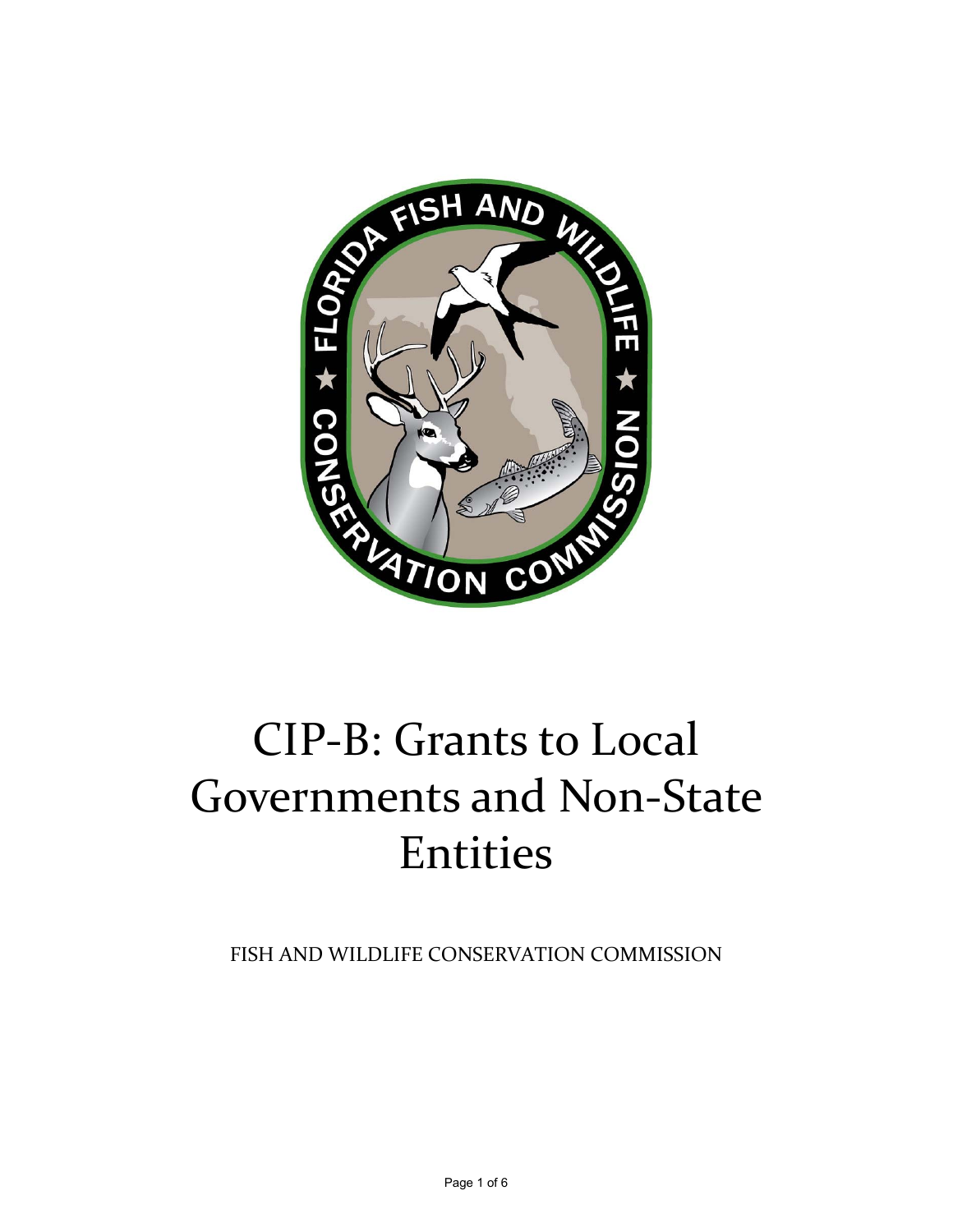## CIP‐B: Grants to Local Governments and Non‐State Entities

DIVISION OF LAW ENFORCEMENT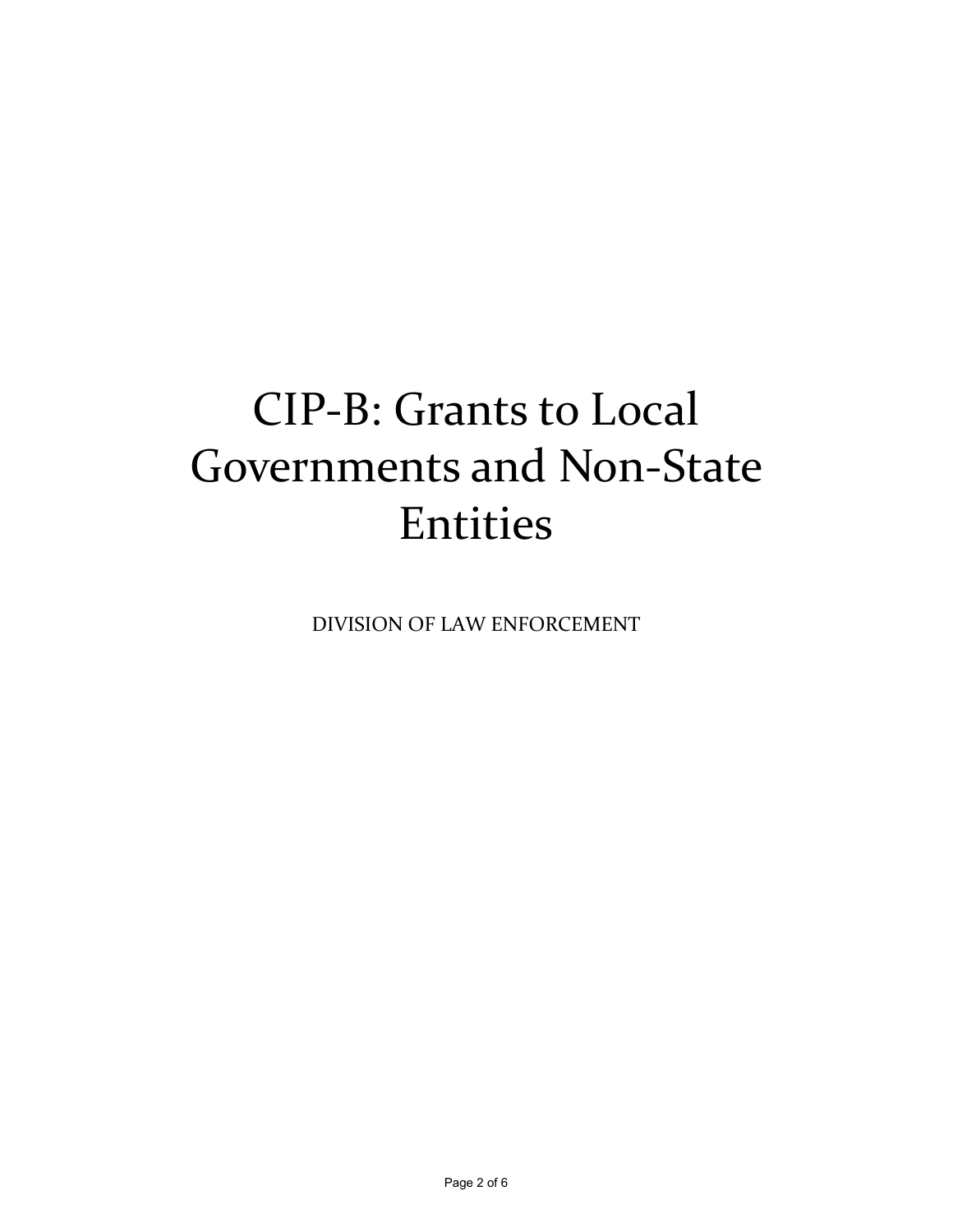| Agency:                                                     |                                                   | Fish and Wildlife<br><b>Conservation Commission</b> |      |                                   | <b>Appropriation Category:</b>        |               | 082800      |             |
|-------------------------------------------------------------|---------------------------------------------------|-----------------------------------------------------|------|-----------------------------------|---------------------------------------|---------------|-------------|-------------|
| <b>Service:</b>                                             |                                                   | Division of Law Enforcement                         |      |                                   | <b>LAS/PBS Budget Entity</b><br>Code: |               | 77200100    |             |
| LRPP NARRATIVE PAGES DESCRIBING GRANTS TO LOCAL GOVERNMENTS |                                                   |                                                     |      |                                   |                                       |               |             |             |
| <b>Fund Source</b>                                          |                                                   |                                                     |      |                                   |                                       |               |             |             |
|                                                             | United States Fish and Wildlife Service - Federal |                                                     |      |                                   |                                       |               |             |             |
| Federal Grants Trust Fund (2261)                            |                                                   |                                                     |      |                                   |                                       |               |             |             |
|                                                             |                                                   |                                                     |      |                                   |                                       |               |             |             |
|                                                             |                                                   |                                                     |      |                                   |                                       |               |             |             |
| <b>Authority</b>                                            |                                                   |                                                     |      | Section 379.204, Florida Statutes |                                       |               |             |             |
|                                                             |                                                   |                                                     |      |                                   |                                       |               |             |             |
|                                                             |                                                   |                                                     |      |                                   |                                       |               |             |             |
|                                                             |                                                   |                                                     |      |                                   |                                       |               |             |             |
|                                                             |                                                   |                                                     |      |                                   |                                       |               |             |             |
|                                                             |                                                   |                                                     |      |                                   |                                       |               |             |             |
| <b>Funding</b>                                              |                                                   |                                                     |      |                                   |                                       |               |             |             |
|                                                             |                                                   | <b>Historical Funding</b>                           |      | FY 2017-18                        | FY 2018-19                            | FY 2019-20    | FY 2020-21  | FY 2021-22  |
|                                                             |                                                   |                                                     | 2261 | \$3,800,000                       | \$3,800,000                           | \$3,800,000   | \$3,800,000 | \$3,800,000 |
|                                                             |                                                   |                                                     |      |                                   |                                       |               |             |             |
|                                                             |                                                   |                                                     |      |                                   |                                       |               |             |             |
|                                                             |                                                   |                                                     |      |                                   |                                       |               |             |             |
|                                                             |                                                   |                                                     |      |                                   |                                       |               |             |             |
|                                                             |                                                   | <b>Projected Funding</b>                            |      | FY 2022-23                        | FY 2023-24                            | FY 2024-25    | FY 2025-26  | FY 2026-27  |
|                                                             |                                                   |                                                     | 2261 | \$3,900,000                       | $$3,900,00$ )                         | $$3,900,00$ ) | \$3,900,000 | \$3,900,000 |
|                                                             |                                                   |                                                     |      |                                   |                                       |               |             |             |
|                                                             |                                                   |                                                     |      |                                   |                                       |               |             |             |
|                                                             |                                                   |                                                     |      |                                   |                                       |               |             |             |
| Office of Policy and Budget - June 2021                     |                                                   |                                                     |      |                                   |                                       |               |             |             |

#### **CIP-B Infrastructure Support Grants and Aid to Local Governments**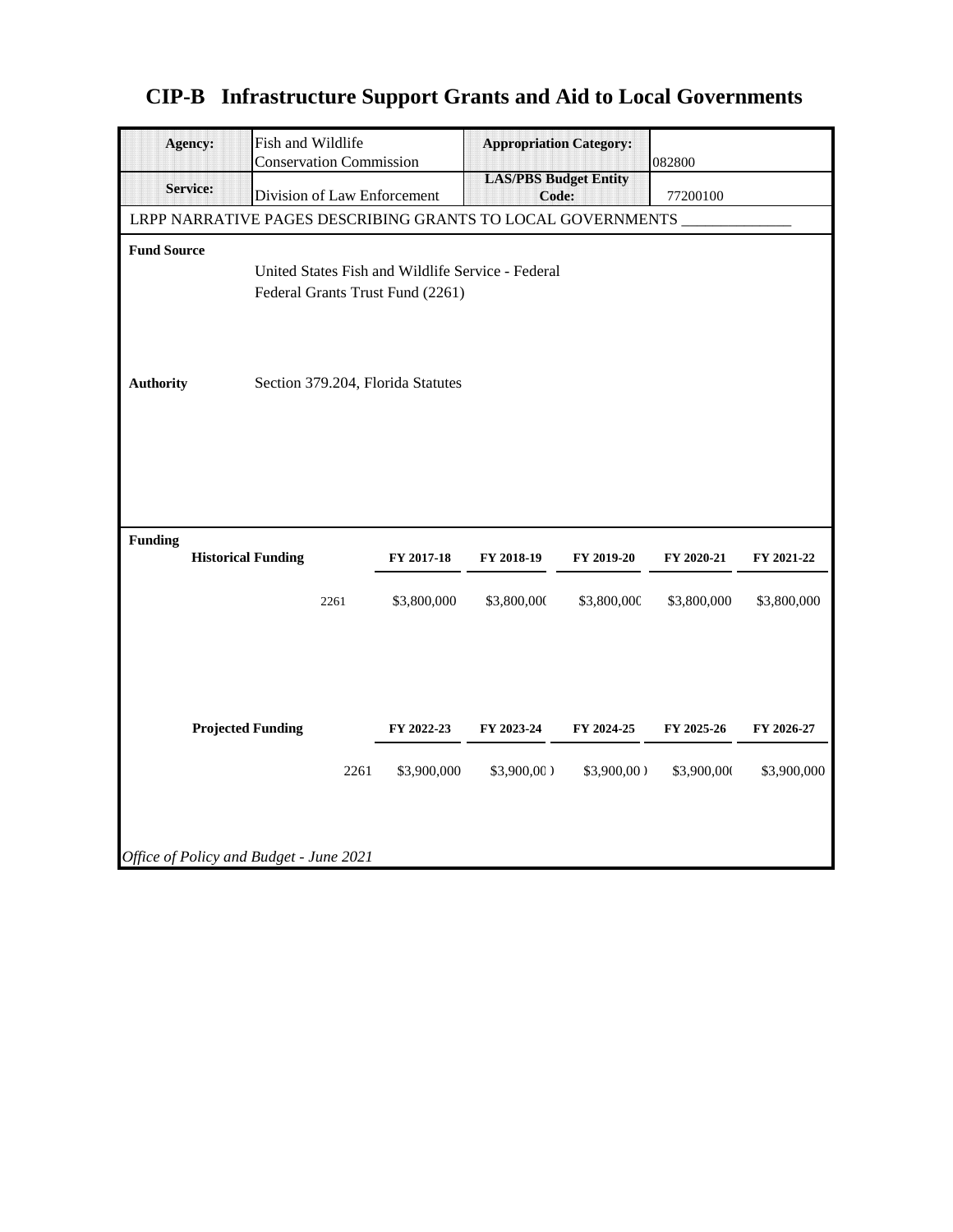|                                                             | <b>Agency:</b>                              | Fish and Wildlife<br><b>Conservation Commission</b> |      |             | <b>Appropriation Category:</b>        |             | 140270      |             |  |  |  |
|-------------------------------------------------------------|---------------------------------------------|-----------------------------------------------------|------|-------------|---------------------------------------|-------------|-------------|-------------|--|--|--|
|                                                             | <b>Service:</b>                             | Division of Law Enforcement                         |      |             | <b>LAS/PBS Budget Entity</b><br>Code: |             | 77200100    |             |  |  |  |
| LRPP NARRATIVE PAGES DESCRIBING GRANTS TO LOCAL GOVERNMENTS |                                             |                                                     |      |             |                                       |             |             |             |  |  |  |
| <b>Fund Source</b>                                          |                                             |                                                     |      |             |                                       |             |             |             |  |  |  |
| Motor Fuel Tax Revenues and Vessel Registration Fees        |                                             |                                                     |      |             |                                       |             |             |             |  |  |  |
| Marine Resources Conservation Trust Fund (2467)             |                                             |                                                     |      |             |                                       |             |             |             |  |  |  |
|                                                             |                                             | State Game Trust Fund (2672)                        |      |             |                                       |             |             |             |  |  |  |
|                                                             |                                             | <b>General Revenue</b>                              |      |             |                                       |             |             |             |  |  |  |
|                                                             |                                             |                                                     |      |             |                                       |             |             |             |  |  |  |
| <b>Authority</b>                                            |                                             | Section 206.606, Florida Statutes                   |      |             |                                       |             |             |             |  |  |  |
|                                                             | Section 328.72(15), Florida Statutes 328372 |                                                     |      |             |                                       |             |             |             |  |  |  |
|                                                             | Chapter 2020-36, Laws of Florida            |                                                     |      |             |                                       |             |             |             |  |  |  |
|                                                             |                                             |                                                     |      |             |                                       |             |             |             |  |  |  |
|                                                             |                                             |                                                     |      |             |                                       |             |             |             |  |  |  |
|                                                             |                                             |                                                     |      |             |                                       |             |             |             |  |  |  |
| <b>Funding</b>                                              |                                             |                                                     |      |             |                                       |             |             |             |  |  |  |
|                                                             | <b>Historical Funding</b>                   |                                                     |      | FY 2017-18  | FY 2018-19                            | FY 2019-20  | FY 2020-21  | FY 2021-22  |  |  |  |
|                                                             |                                             |                                                     | 2467 | \$592,600   | \$129,300                             | \$592,600   | \$756,175   | \$756,175   |  |  |  |
|                                                             |                                             |                                                     | 2672 | \$1,250,000 | \$1,250,000                           | \$1,250,000 | \$1,250,000 | \$1,250,000 |  |  |  |
|                                                             |                                             |                                                     | 1000 |             |                                       |             | \$400,000   |             |  |  |  |
|                                                             |                                             |                                                     |      |             |                                       |             |             |             |  |  |  |
|                                                             |                                             |                                                     |      |             |                                       |             |             |             |  |  |  |
|                                                             |                                             |                                                     |      |             |                                       |             |             |             |  |  |  |
|                                                             | <b>Projected Funding</b>                    |                                                     |      | FY 2022-23  | FY 2023-24                            | FY 2024-25  | FY 2025-26  | FY 2026-27  |  |  |  |
|                                                             |                                             |                                                     | 2467 | \$756,175   | \$756,175                             | \$756,175   | \$756,175   | \$756,175   |  |  |  |
|                                                             |                                             |                                                     | 2672 | \$1,250,000 | \$1,250,000                           | \$1,250,000 | \$1,250,000 | \$125,000   |  |  |  |
|                                                             |                                             |                                                     |      |             |                                       |             |             |             |  |  |  |
|                                                             |                                             |                                                     |      |             |                                       |             |             |             |  |  |  |
| Office of Policy and Budget - June 2021                     |                                             |                                                     |      |             |                                       |             |             |             |  |  |  |

#### **CIP-B Infrastructure Support Grants and Aid to Local Governments**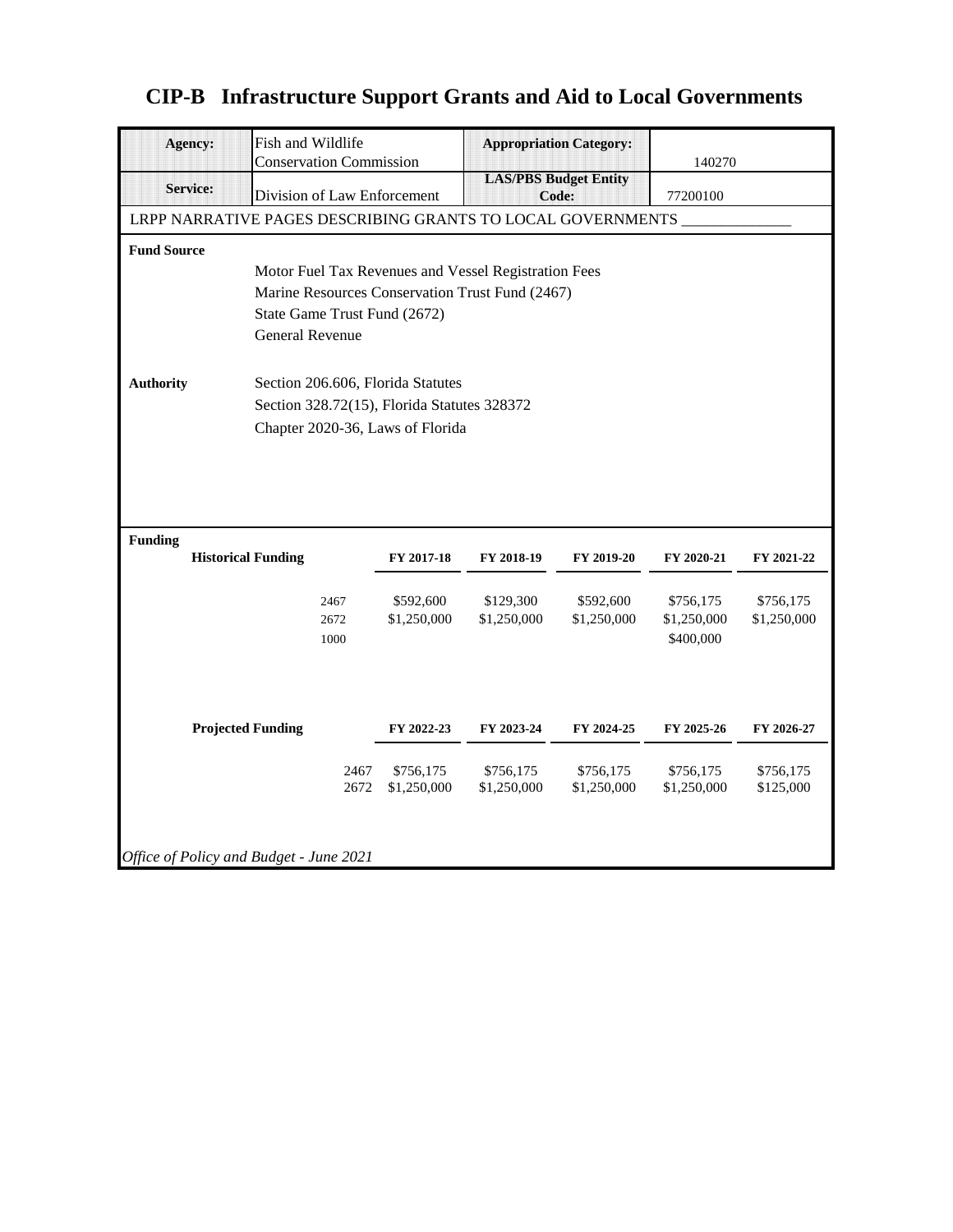## CIP‐B: Grants to Local Governments and Non‐State Entities

DIVISION OF MARINE FISHERIES MANAGEMENT